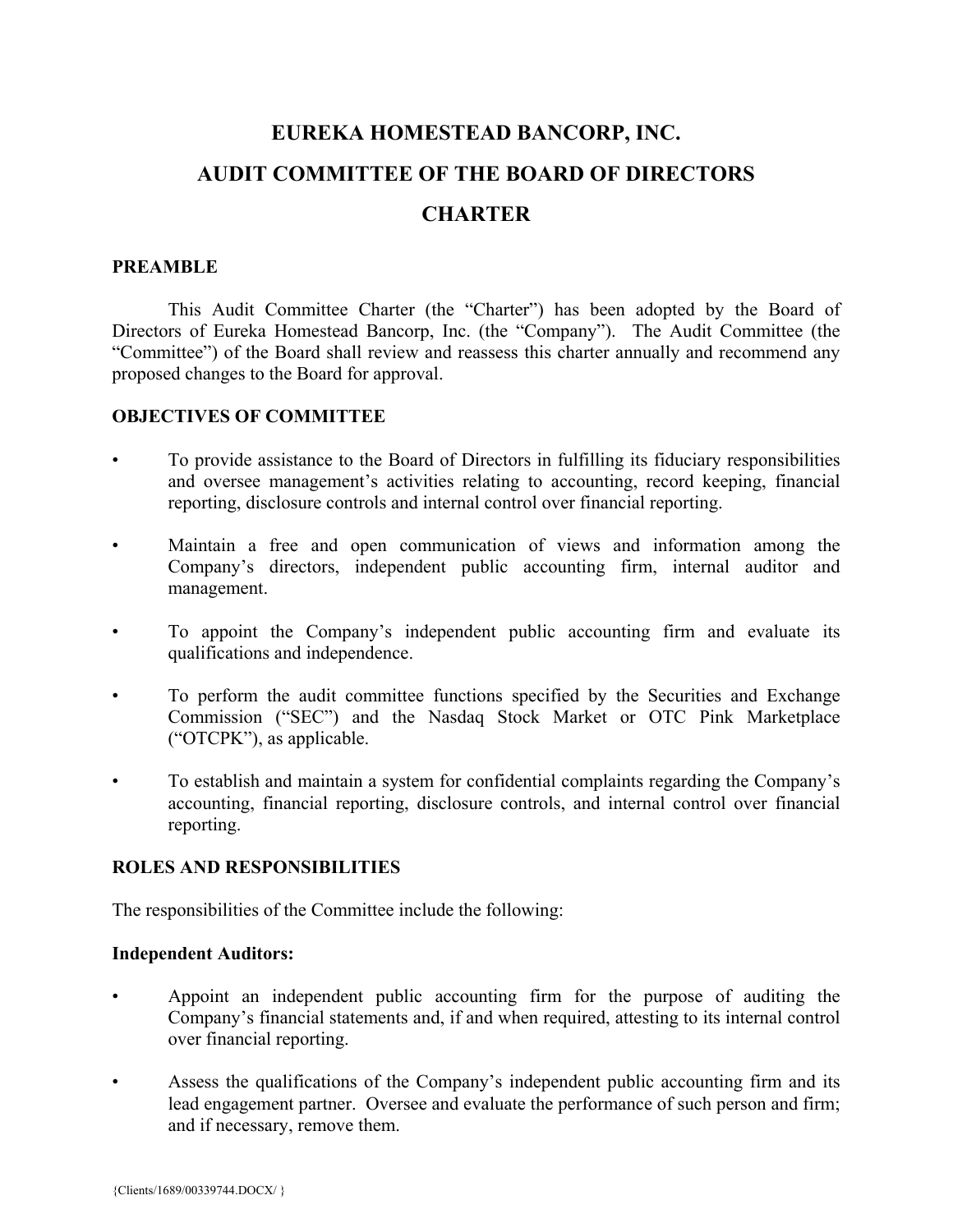- Obtain annually from the Company's independent public accounting firm a formal written statement describing all relationships between the firm and the Company. Discuss with the Company's independent public accounting firm any relationships that may impact the objectivity and independence of such firm and take, or recommend that the Board take, appropriate actions with respect to the independence of such firm from the Company.
- Annually from the Company's independent public accounting firm a statement regarding its quality control procedures.
- Resolve any disagreements between management and the Company's independent public accounting firm regarding accounting, financial reporting, disclosure controls, internal control over financial reporting and similar matters.
- Approve, in advance, whether specifically or in a broad basis, all audit and non-audit services to be performed for the Company by its independent public accounting firm, subject to applicable law and regulation. Negotiate and approve all fees and engagement terms of the Company's independent public accounting firm for audit and non-audit services.
- Obtain assurance from the Company's independent public accounting firm that Section 10A(b) of the Securities Exchange Act of 1934 has not been implicated.
- Read and discuss with the Company's independent public accounting firm the annual engagement letter.
- Read and discuss annually the report of the Company's independent public accounting firm on the Company's financial statements.

# **Monitoring Financial Reporting:**

- Read and consider at least annually reports on critical accounting policies, alternate treatments within GAAP and significant assumptions and estimates with respect to the Company's financial statements from its management and independent public accounting firm. Following such discussion, consider the financial accounting and reporting treatments preferred by the Company's independent public accounting firm.
- Read and discuss the Company's audited financial statements with management and the Company's independent public accounting firm including all of the matters indicated in Statement of Auditing Standards Number 61, *Communications with Audit* Committees, as amended (AICPA, *Professional Standards,* Vol. 1. AU Section 380), as adopted by the Public Company Accounting Oversight Board in Rule 3200T. Based on such discussion, recommend to the board whether such audited financial statements should be included in the Company's Annual Report on Form 10-K for the relevant fiscal year.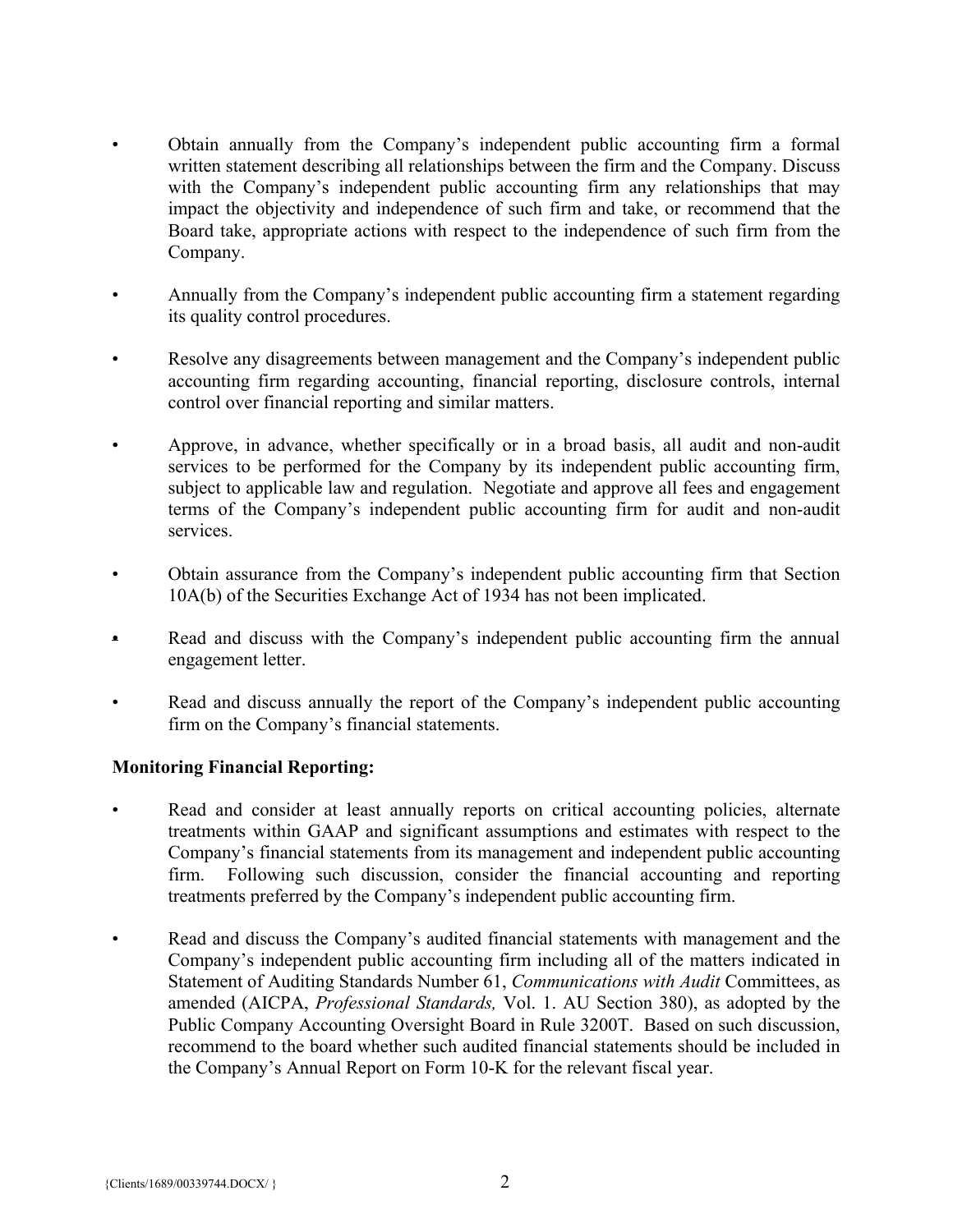- Read and discuss material written communications between the Company's independent public accounting firm and management including the management representation letter and schedule of unadjusted differences.
- Obtain reports from management on the Company's material off-balance sheet liabilities and discuss the disclosure of such liabilities with management.
- Obtain reports from management on material trends relating to the Company's business, operations and financial statements and discuss the disclosure of such trends with management.
- Obtain reports from management on the appropriateness of any non-GAAP financial information or pro forma data to be included in the Company's public financial reports
- Read and discuss with management and the Company's independent public accounting firm prior to release any proposed earnings announcement or financial press release.
- Read and discuss with management and the Company's independent public accounting firm prior to filing the Company's Annual Reports on Form 10-K, Quarterly Reports on Form 10-Q and any other SEC financial disclosure filings.
- Monitor the efforts of management and the Company's independent public accounting firm to cure any deficiencies noted in its financial statements or accounting processes.

## **Internal Control over Financial Reporting and Disclosure Controls:**

- Oversee the selection, compensation and performance of the Company's internal auditor and/or internal auditing firm. Assess the qualifications and independence of the Company's internal auditor and/or internal auditing firm, as applicable.
- Discuss with the Company's management, independent public accounting firm and internal auditor and/or internal auditing firm the organization, scope, objectivity, budget and staffing of the Company's internal audit.
- Instruct that no restrictions be placed upon the scope of the internal audit.
- Read and consider material regulatory examination reports and internal audit reports and monitor management's compliance efforts with respect to such reports.
- Discuss with the Company's management, independent public accounting firm and internal auditor and internal auditor and/or internal auditing firm, the adequacy and effectiveness of the Company's financial and reporting controls including its internal control over financial reporting and disclosure controls.
- Read and consider reports of management, the Company's independent public accounting firm and/or internal auditing firm on internal and quality controls including management's report and, if and when required by applicable law or regulation, the independent public auditing firm's attestation on internal control over financial reporting.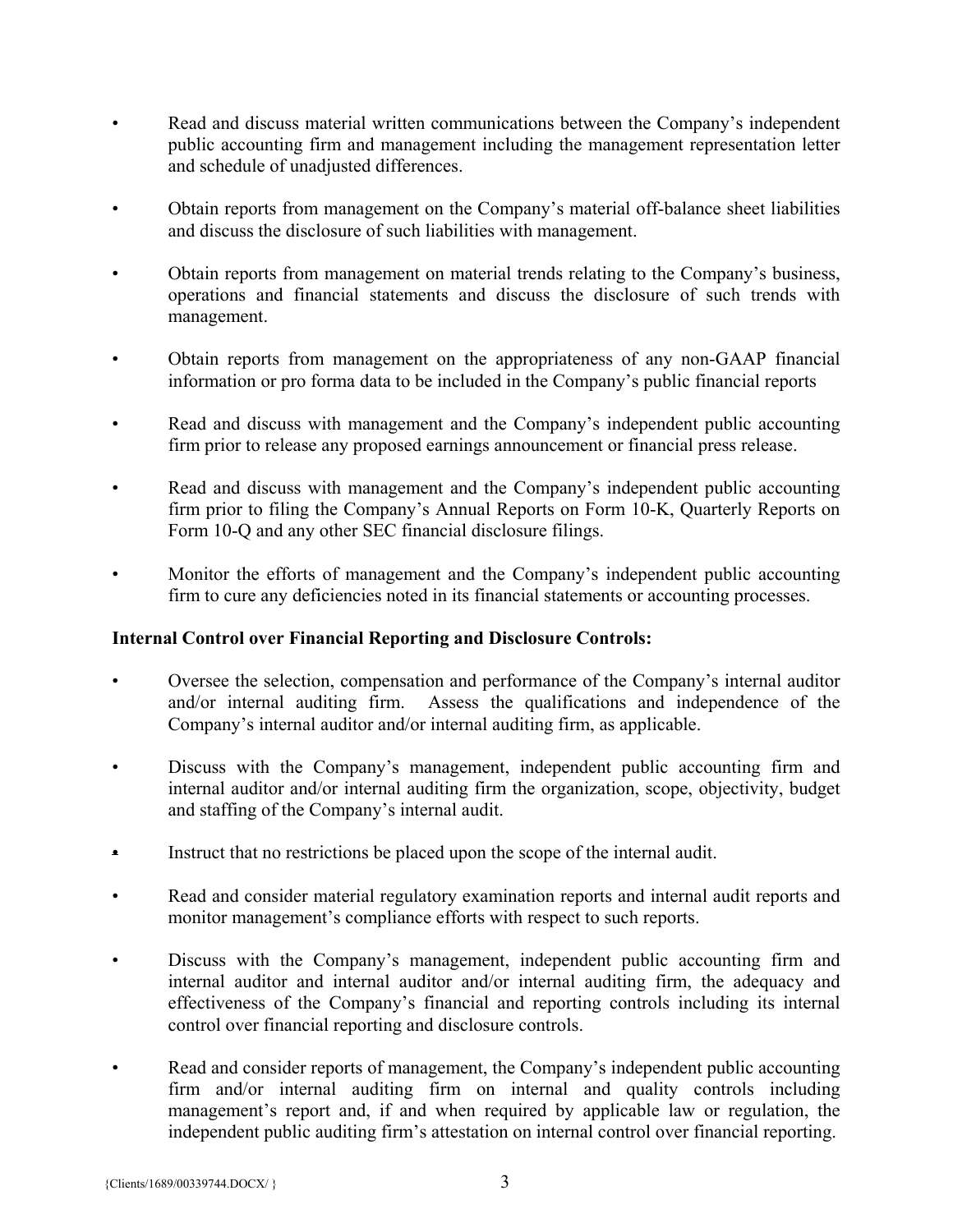- Obtain reports from the Company's internal auditors, IT auditors, and/or internal auditing firm regarding the Company's controls over computer systems, facilities and backup systems.
- Discuss with management on a quarterly basis its review and conclusions regarding the Company's disclosure controls and procedures, whether there has been any changes in the Company's internal control over financial reporting and whether any such changes should be disclosed in the Company's Quarterly Report on Form 10-Q and/or Annual Report on Form 10-K.

## **Other:**

- Obtain such audit committee reports as may be required for inclusion in the Company's annual proxy statement.
- Obtain a list of, and approve, all transactions with related parties.
- Establish procedures for (a) the receipt, retention and treatment of any complaints received by the Company on accounting, financial reporting, internal control over financial reporting, or auditing matters and (b) the confidential, anonymous submission by the Company's employees of concerns regarding questionable accounting, financial reporting, internal control over financial reporting and auditing matters.
- Reassess the adequacy of this Charter at least annually.

# **ORGANIZATION**

- The committee shall consist of a minimum of three outside directors of the Company. All members must be (i) financially literate, (ii) able to read and understand fundamental financial statements, including a balance sheet, income statement and cash flow statement and (iii) able to satisfy any applicable Nasdaq, as applicable, OTCPK, SEC and other requirements with respect thereto.
- All members of the committee must be free from any relationship with the Company which would interfere with their independent judgement. Other than in his or her capacity as a member of the board of directors or any committee thereof, no audit committee member shall accept directly or indirectly any financial consulting or advisory fee from the Company. All audit committee members must meet the standards set forth in Section 10A(m)(3) of the Securities Exchange Act of 1934 and comply with all applicable independence requirements of the OTCPK, the SEC and any exchange or electronic trading system on which the Company's stock is traded.
- The Committee shall meet at least four times a year and more frequently as circumstances require. The timing of meetings shall be determined by the Committee. However, at least once per year, the Committee shall have private meetings with each of the Company's independent public accounting firm, management and the internal auditor.